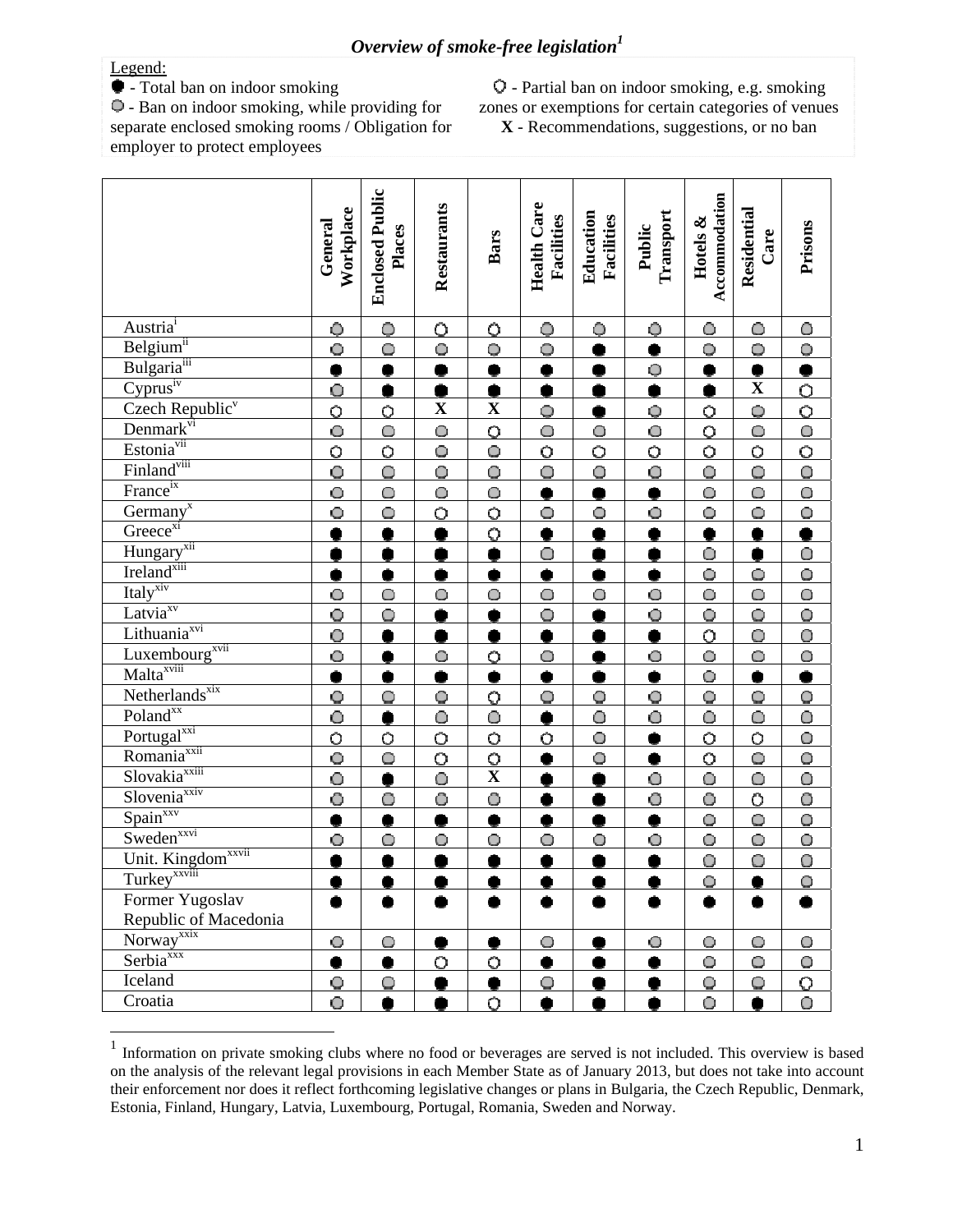## **Endnotes referring to figure**

 $\overline{a}$ 

<sup>i</sup> Federal legislation allows smoking in bars and restaurants smaller than 50 m<sup>2</sup>. In venues larger than 50 m<sup>2</sup> enclosed smoking rooms are allowed. In enclosed public places and other workplaces enclosed smoking rooms are allowed. Smoking is also allowed if smokers have their own offices and there is no contact with clients. Regional authorities can adopt stricter legislation.

<sup>ii</sup> General ban with an exemption for clearly designated, enclosed smoking rooms with appropriate ventilation. In the hospitality sector all service is forbidden in smoking rooms.

iii Comprehensive ban with a limited exemption for designated, ventilated smoking rooms in airports and minors are not allowed to enter.

<sup>iv</sup> In restaurants, bars and enclosed public places, smoking is only allowed in open outdoor places. In other workplaces enclosed smoking rooms are allowed.

 $\rm{v}$  The operator may allow smoking, or provide structurally separated areas for smokers and non-smokers and there must be sufficient ventilation. In other workplaces there is an obligation for the employee not to smoke where non-smokers can be exposed.

<sup>vi</sup> Smoking is allowed in bars smaller than 40 m<sup>2</sup>. In enclosed public places, restaurants and other workplaces smoking is allowed in enclosed smoking rooms.

<sup>vii</sup> Smoking allowed in smoking rooms or smoking areas in workplaces and enclosed public places, whereas smoking is only allowed in enclosed smoking rooms in the bars and restaurants.

<sup>viii</sup> In the hospitality sector smoking is allowed in enclosed, ventilated smoking rooms where no food or drink can be served or consumed. In other workplaces smoking is allowed in enclosed, ventilated smoking rooms.

<sup>ix</sup> In the hospitality sector smoking is allowed in enclosed, ventilated smoking rooms where no food or drink can be served. In other workplaces smoking is allowed in enclosed, ventilated smoking rooms.

<sup>x</sup> Smoke-free legislation is regulated at regional level. In most states in Germany, separate, enclosed smoking rooms are allowed, and smaller establishments that do not serve food are exempted from the smoking ban altogether. Total smoking bans for the hospitality sector are in place in Saarland, Bavaria and North Rhine-Westphalia.

<sup>xi</sup> Comprehensive smoking bans in workplaces and enclosed public places, and smaller venues in the hospitality sector. However, smoking is allowed in entertainment centres larger than  $300 \text{ m}^2$  with live music and casinos.

<sup>xii</sup> Comprehensive ban, the only exemptions are cigar rooms in hotels, prisons, police detention cells, psychiatric institutions and certain types of workplaces with increased risk of fire and/or explosion. In these workplaces smoking rooms are allowed under certain conditions.

<sup>xiii</sup> Comprehensive ban, smoking is only allowed in dwellings, prisons, hotel bedrooms, nursing homes, hospice settings and psychiatric hospitals

<sup>xiv</sup> In the hospitality sector smoking is allowed in enclosed, ventilated smoking rooms which cover less than half of the serving area. In other workplaces smoking is allowed in enclosed, ventilated smoking rooms.

<sup>xv</sup> Total smoking ban in the hospitality sector and in enclosed public places with few exceptions for casinos and gambling halls where it is allowed to smoke in premises seperated for smoking or premises specially designated for smoking. In other workplaces smoking allowed in enclosed smoking rooms. Smoking is allowed in long distance trains and at international airports in specially designated areas.

<sup>xvi</sup> Total smoking ban in enclosed public places and the hospitality sector. In other workplaces smoking allowed in enclosed, ventilated smoking rooms.

 $xvii$  There is a smoking ban in brassiere's during dining hours (12.00-14.00 and 19.00-21.00). Smoking is allowed in enclosed smoking rooms in restaurants and tea rooms, and other workplaces .Total ban in enclosed public places.

xviii Comprehensive ban, smoking only allowed in hotel bedrooms

 $\frac{x}{x}$  Smoking is allowed in bars that are smaller than 70 m<sup>2</sup> and that have no serving staff. In enclosed public places, restaurants and other workplaces smoking is allowed in enclosed smoking rooms.

xx Total ban in enclosed public places. Enclosed, ventilated smoking rooms allowed in the hospitality sector and other workplaces. Smoking is banned public transport; special isolated rooms for smoking are allowed only in airports and in waiting halls in bus/train stations

<sup>xxi</sup> Smoking allowed in enclosed smoking rooms in hospitality venues smaller than 100 m<sup>2</sup>. In venues larger than 100 m<sup>2</sup>, owners may designate up to 30% of the total area as a smoking area, or 40% if it is an enclosed smoking room, as long as the area does not include areas destined exclusively for workers, or where workers have to be permanently. In enclosed public places and other workplaces smoking rooms or smoking areas are allowed.

<sup>xxii</sup> In restaurant and bar venues smaller than 100 m<sup>2</sup>, smoking may be allowed. In larger hospitality venues, other workplaces and enclosed public places enclosed, ventilated smoking rooms are allowed.